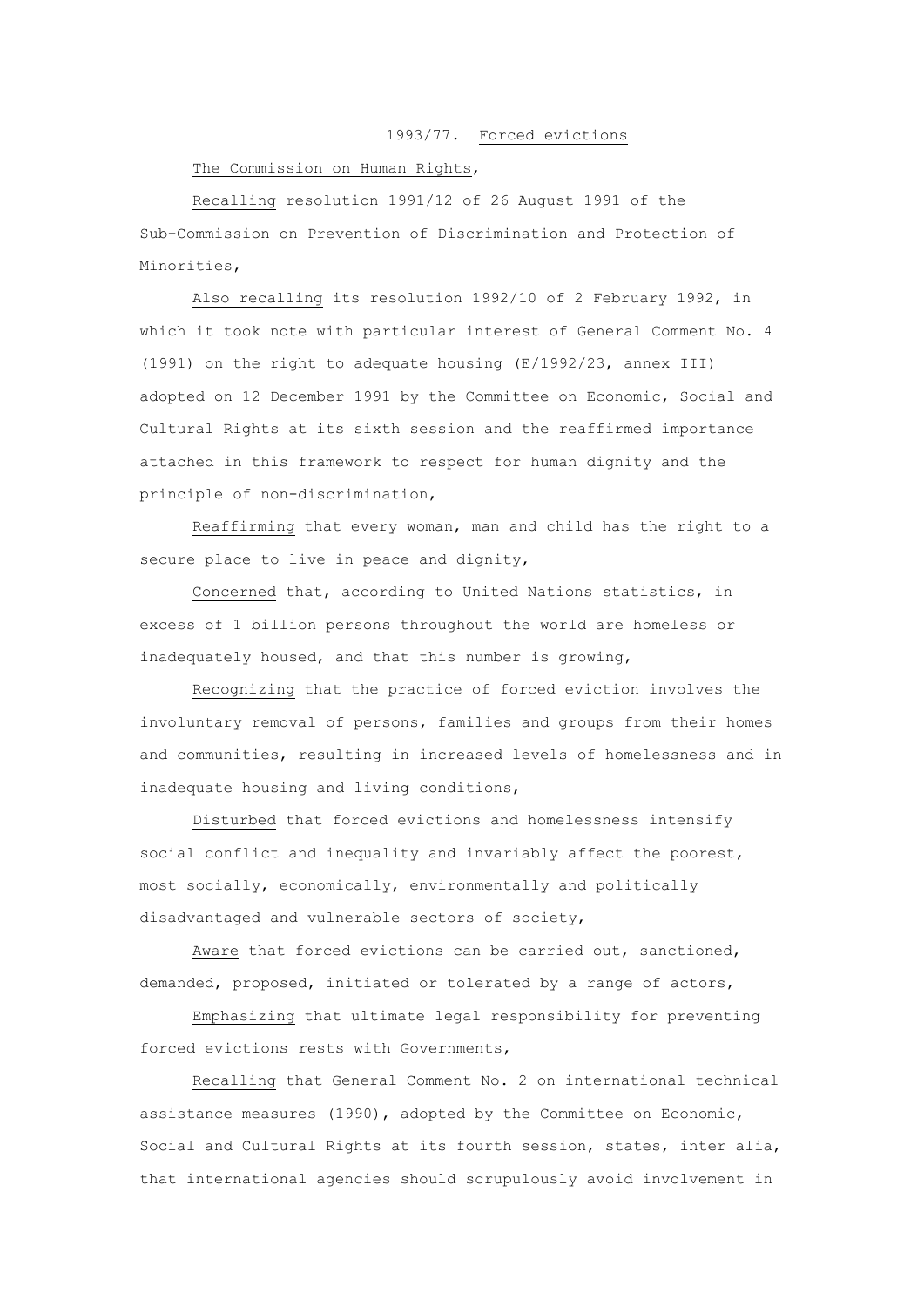projects which, inter alia, involve large-scale evictions or displacement of persons without the provision of all appropriate protection and compensation,

Mindful of the questions concerning forced evictions included in the guidelines for States' reports (E/1991/23, annex IV) submitted in conformity with articles 16 and 17 of the International Covenant on Economic, Social and Cultural Rights,

Noting with appreciation that the Committee on Economic, Social and Cultural Rights, in its General Comment No. 4, considered that instances of forced evictions were, prima facie, incompatible with the requirements of the International Covenant on Economic, Social and Cultural Rights and could only be justified in the most exceptional circumstances, and in accordance with the relevant principles of international law,

Taking note of the observations of the Committee on Economic, Social and Cultural Rights at its fifth and sixth sessions concerning forced evictions,

Taking note also of the inclusion of forced evictions as one of the primary causes of the international housing crisis in the working paper on the right to adequate housing, prepared by Mr. Rajindar Sachar (E/CN.4/Sub.2/1992/15),

Taking note further of Sub-Commission resolution 1992/14 of 27 August 1992,

1. Affirms that the practice of forced evictions constitutes a gross violation of human rights, in particular the right to adequate housing;

2. Urges Governments to undertake immediate measures, at all levels, aimed at eliminating the practice of forced evictions;

3. Also urges Governments to confer legal security of tenure to all persons currently threatened with forced eviction and to adopt all necessary measures giving full protection against forced eviction, based upon effective participation, consultation and negotiation with affected persons or groups;